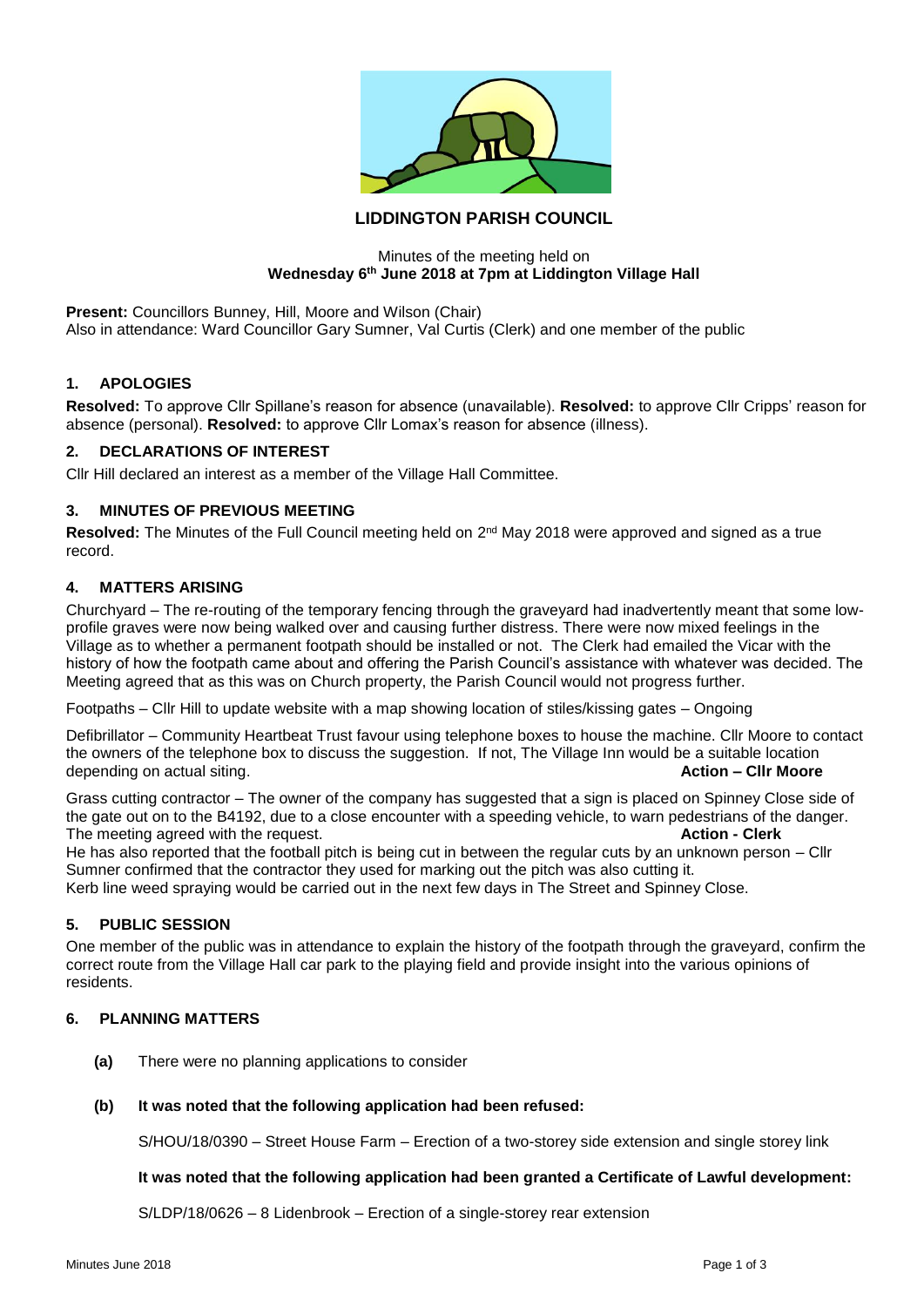## **7. WARD COUNCILLOR REPORT**

Cllr Sumner reported he had a meeting planned with the head of persimmon Homes on Friday to discuss the application for 300 homes at Badbury Park. A full planning application would follow in due course. There are 75 homes being proposed on the land by the M4 Van Centre where highways access was of concern. A local building company are having pre-application discussions with SBC about land off Day House Lane although there are concerns that the land may be contaminated. Land purchase agreements are being progressed to accommodate the Southern Connector Road. The Redlands application had been consented and Section 106 negotiations are taking place. The Lotmead appeal decision has been delayed until 13th June.

Cllr Sumner left the meeting at 8.20pm

### **8. FINANCE**

- **(a) To approve payment of the following:**
- **(b)** It was **resolved** to ratify the following payment made between meetings • Chair's allowance - £75.00
- **(c)** It was **resolved** to approve payment of the following standing order**:**
	- Adams & Watt Annual grass cutting contract June instalment £388.70
- **(d) Monthly bank account reconciliation** The meeting agreed that there was sufficient information and the account was in a healthy position. Three more lines would be added for the CIL monies, contingency fund and capital projects (to be defined).

# **9. VILLAGE MATTERS**

- **(a) Village Hall** The Village Hall Committee are researching installing solar panels on the roof and there appears to be no significant problem from SBC with regards to planning permission. They are currently looking at whether significant investment to the infrastructure is required. Cllr Moore believes that consent would be required from Blenheim Estates under the terms of the lease. Cllr Hill to report back with progress.
- **(b) Village Hall** The Village Hall Committee will try to rationalise the clash of future bookings to alleviate the car parking issues in the Village Hall car park. No action is required from the Council.

### **10. FOOTPATHS/BRIDLEWAYS**

Advice had been sought from neighbouring Parish Council's and it became apparent that the terms of the agreements varied. As SBC are the primary authority responsible for legal issues, the Parish Council decided to decline taking this on as it was too complex an area. Liddington Parish Council are only prepared to take on the grass cutting & cutting back shrubbery from the main footpaths as was originally discussed in December 2016. As some of the stiles are in a dangerous state of disrepair, SBC would be asked to deal with these as a matter of urgency. **Action - Clerk**

## **11. HIGHWAYS/SBC & RIDGEWAY LIAISON MEETING**

Cllrs Bunney and Wilson to attend the SBC/Ridgeway NEV Liaison meeting to be held on Thursday 14th June at 10am in Watt Tyler house

## **12. PARISH ALLOWANCES**

The meeting considered the recommendation received from Swindon Borough Council in respect of paying Members Allowances. It was unanimously agreed that there would be no change in the allowancespaid.

#### **13. COUNCILLORS' REPORTS**

Community Safety Forum – Cllr Wilson attended the recent meeting when the Community Speedwatch Coordinator for Wiltshire was also in attendance. The data gathered is passed back to the local team for them to approach the local council for any improvements or additional facilities to limit speed and improve road safety. SBC do not have much involvement with CSW directly. SBC are currently looking at installing speed cameras along Thamesdown Drive. The next meeting will be held in July at Broadgreen Community Centre.

Cllr Wilson had also attended a Planning/Highways Training session which was very informative

Playing Field – Cllr Bunney confirmed that he carried out the fortnightly inspections on the play equipment on  $12<sup>th</sup>$ and 26th May. He has concerns that the new swings and chains, fitted in March 2018, are already showing signs of wear. Clerk to contact the supplier. **Action – Clerk** and the supplier.

The Contractor to be contacted about a quote requested for the area underneath the swings and at the end of the slide **Action - Clerk**